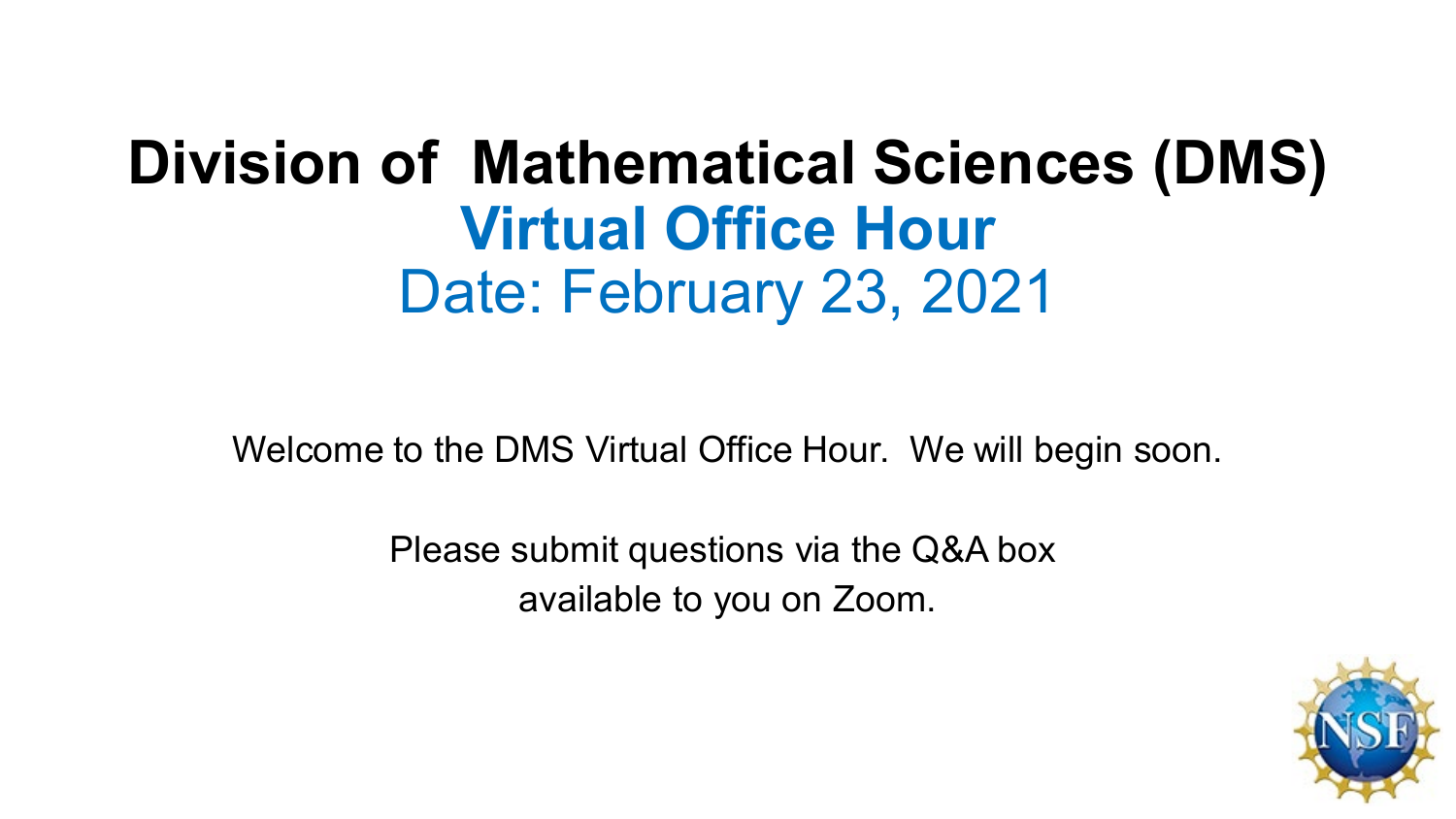# **Division of Mathematical Sciences (DMS) Welcome to our Virtual Office Hours!**

#### Program Directors in attendance today

- Juan C. Meza (Division Director)
- Tomek Bartoszynski, Stefaan de Winter (Combinatorics)
- Tomek Bartoszynski, Christian Rosendal, Stefaan de Winter (Foundations)
- Zhilan Feng, Junping Wang (Mathematical Biology)
- Pedro Embiz-Droz, Zhilan Feng, Huixia (Judy) Wang, Yong Zeng (NIGMS)
- Moderators: Michelle Manes, Malgorzata Peszynska, Chris Stark

#### **Subscribe to DMSNEWS:**

Send email to [listserv@listserv.nsf.gov](mailto:listserv@listserv.nsf.gov) In the body of the message, put the following command: subscribe dmsnews [your name]

#### **Suggest a topic for future VOH:**

Send email to [dms-voh@nsf.gov](mailto:dms-voh@nsf.gov)

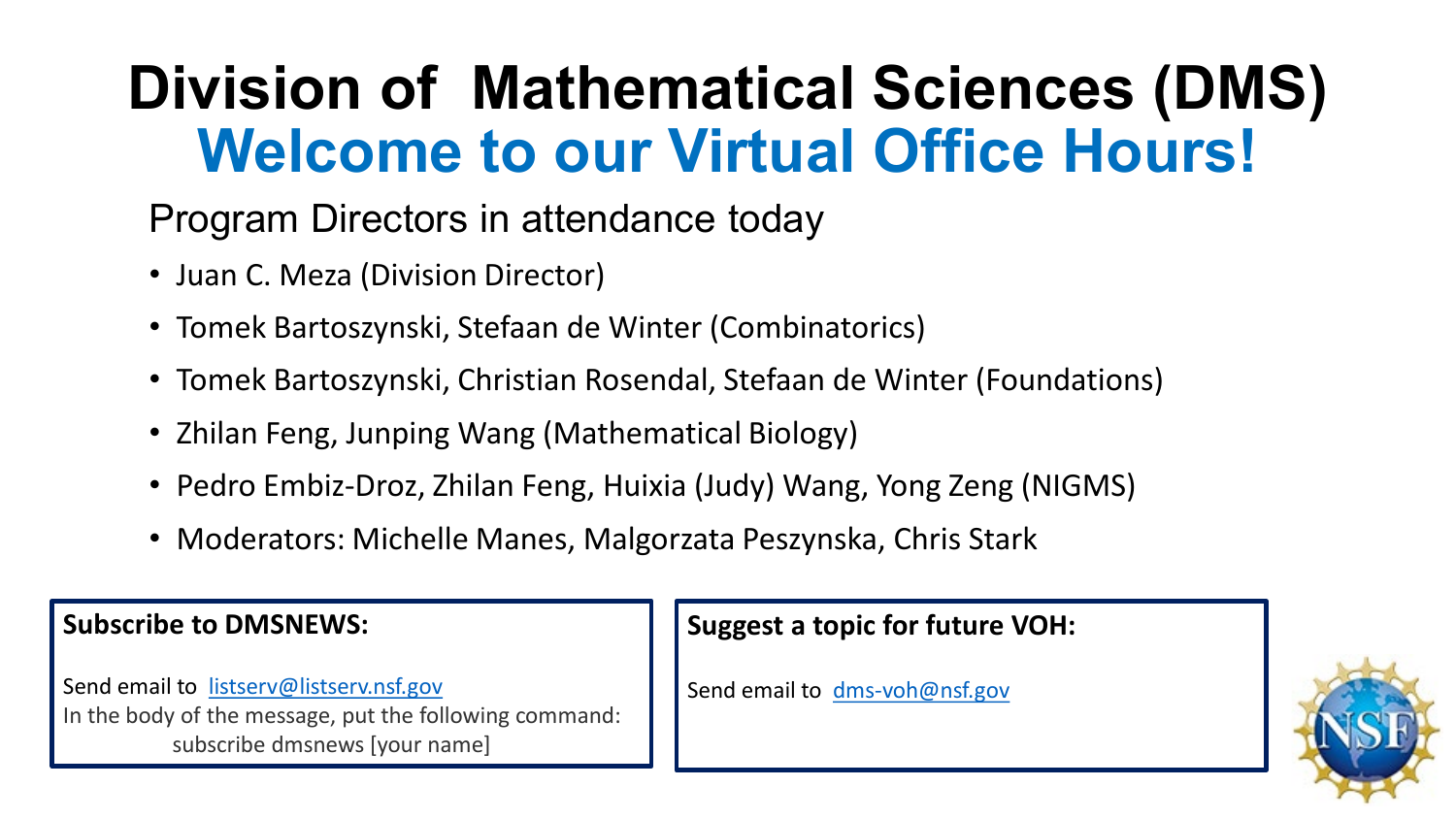# **Division of Mathematical Sciences (DMS) Questions during VOH:**

#### • Submit your questions via the Q&A box

- Questions can be submitted anonymously.
- We will focus on questions of interest to a wide audience.
- For specific questions about a particular project, contact a cognizant Program Officer.
- For recently asked questions/copy of slides, see <https://www.nsf.gov/mps/dms/presentations.jsp>
- Next DMS Virtual Office Hour: March 23, 3:00pm-4:00pm EST
	- Topics include: Applied Mathematics program, Infrastructure, CAREER, Scale MoDL
	- Questions can be submitted in advance on the registration form.

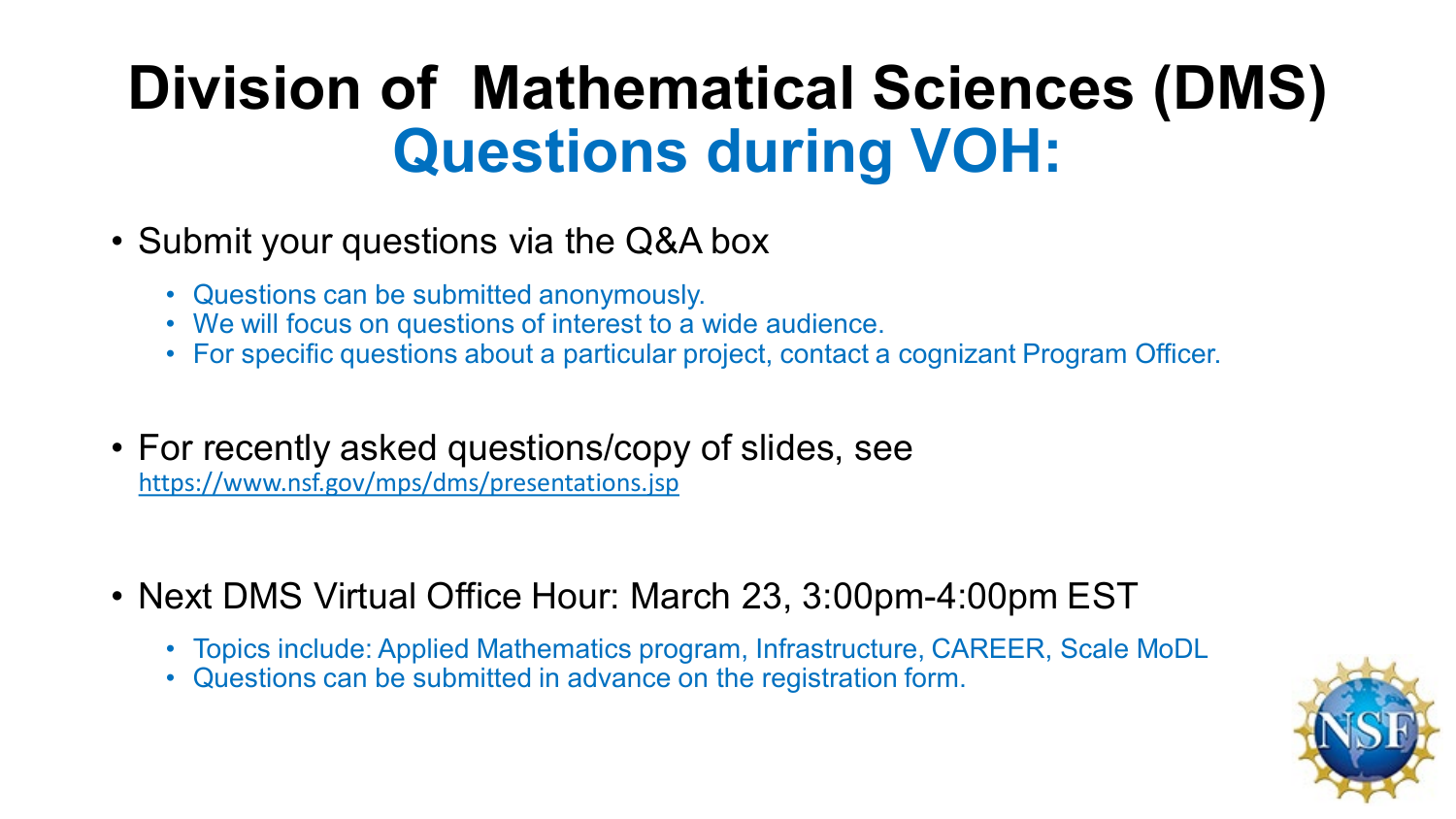# **Division of Mathematical Sciences (DMS) Virtual Office Hour Topics today:**

- Update from the Division Director.
- Brief overview: Combinatorics program [https://www.nsf.gov/funding/pgm\\_summ.jsp?pims\\_id=503570](https://www.nsf.gov/funding/pgm_summ.jsp?pims_id=503570)
- Brief presentation: Foundations program<br>[https://www.nsf.gov/funding/pgm\\_summ.jsp?pims\\_id=5548&org=DMS&from=home](https://www.nsf.gov/funding/pgm_summ.jsp?pims_id=5548&org=DMS&from=home)
- Brief discussion: Mathematical Biology program<br>[https://www.nsf.gov/funding/pgm\\_summ.jsp?pims\\_id=5690](https://www.nsf.gov/funding/pgm_summ.jsp?pims_id=5690)
- Brief discussion: Joint DMS/NIGMS program [https://www.nsf.gov/funding/pgm\\_summ.jsp?pims\\_id=5300](https://www.nsf.gov/funding/pgm_summ.jsp?pims_id=5300)
- Q&A

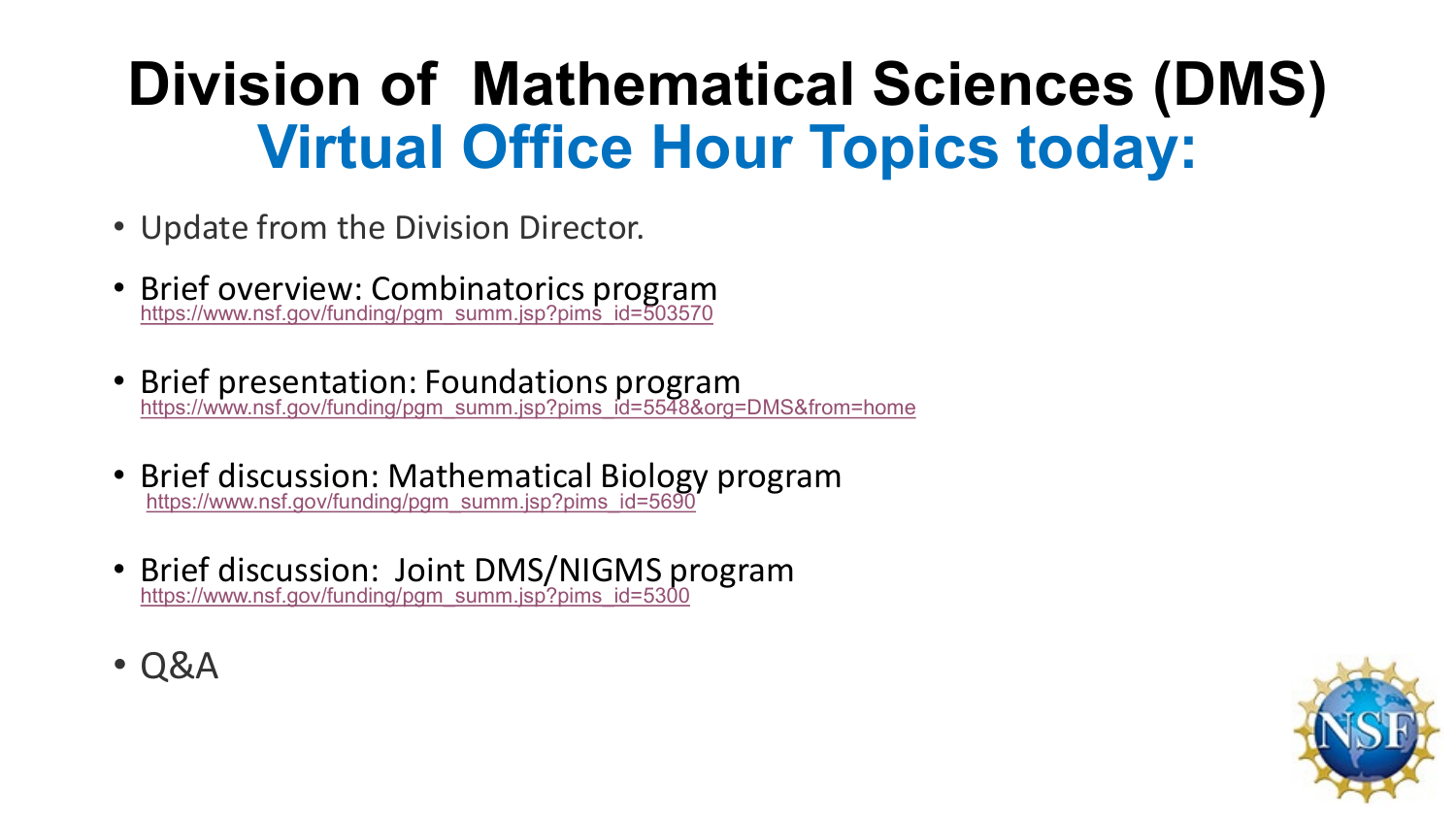# **Division of Mathematical Sciences (DMS) Opportunities and upcoming deadlines:**

### • Funding opportunities

<https://www.nsf.gov/funding/programs.jsp?org=DMS>

### • Upcoming deadlines link

[https://www.nsf.gov/funding/pgm\\_list.jsp?ord=date&org=NSF&sel\\_org=DMS&status=1](https://www.nsf.gov/funding/pgm_list.jsp?ord=date&org=NSF&sel_org=DMS&status=1)

### • Upcoming due dates

- [National Science Foundation Research Traineeship \(NRT\) Program](https://www.nsf.gov/funding/pgm_summ.jsp?pims_id=505015&org=DMS&sel_org=DMS&from=fund)
- [Navigating the New Arctic \(NNA\)](https://www.nsf.gov/funding/pgm_summ.jsp?pims_id=505594&org=DMS&sel_org=DMS&from=fund)
- [Future of Work at the Human-Technology Frontier: Core Research \(FW-HTF\)](https://www.nsf.gov/funding/pgm_summ.jsp?pims_id=505620&org=DMS&sel_org=DMS&from=fund)
- [Enabling Quantum Leap: Quantum Interconnect Challenges for Transformational Advances in Quantum Systems](https://www.nsf.gov/funding/pgm_summ.jsp?pims_id=505860&org=DMS&sel_org=DMS&from=fund)  (QuIC-TAQS)
- **[ADVANCE](https://www.nsf.gov/funding/pgm_summ.jsp?pims_id=5383&org=DMS&sel_org=DMS&from=fund)**
- [NSF CMBS Regional Research Conferences in the Mathematical Sciences](https://www.nsf.gov/funding/pgm_summ.jsp?pims_id=504930&org=DMS&sel_org=DMS&from=fund)

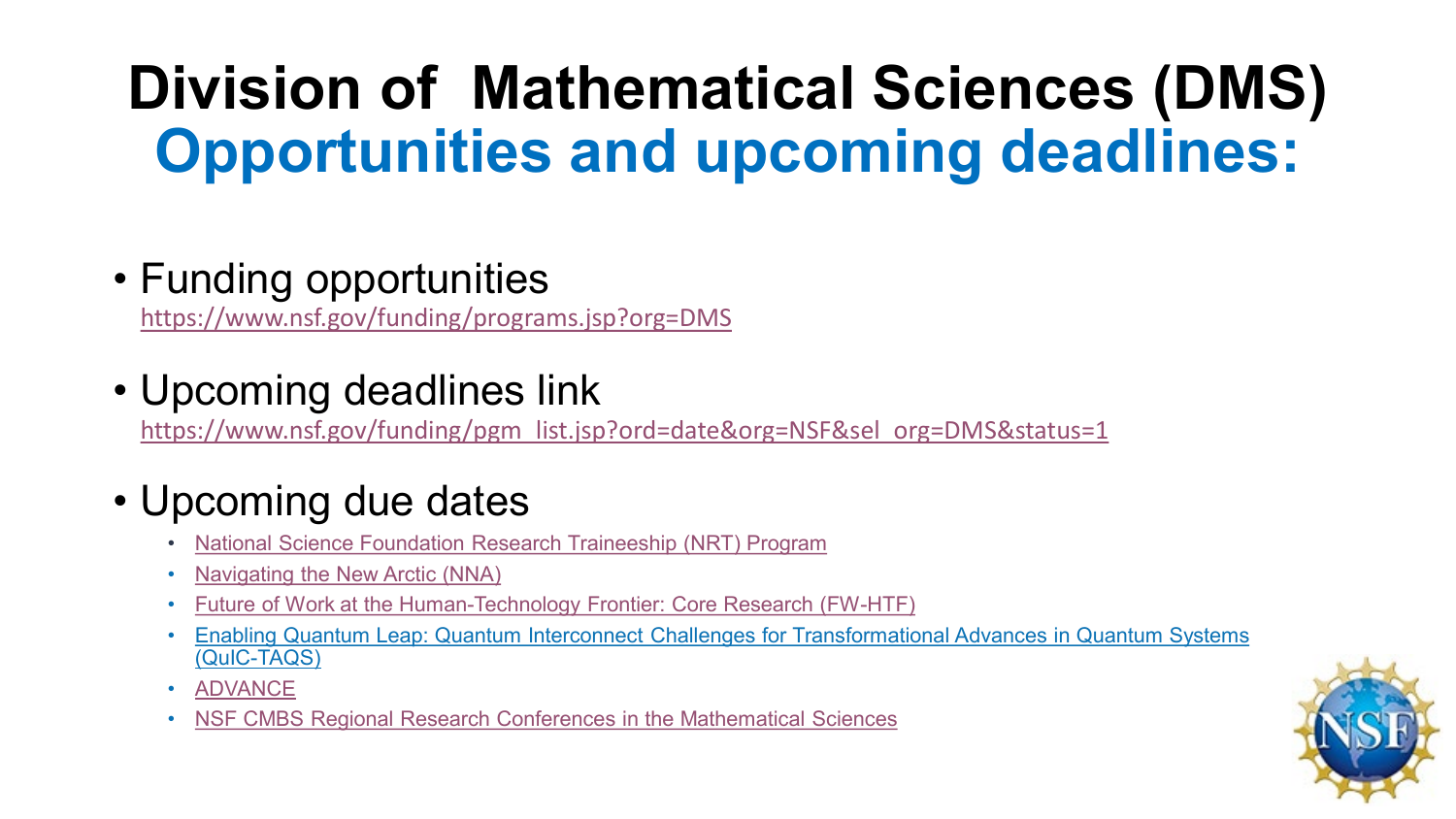## **DMS Division Director Update February 23, 2021**

- Recent News
- COVID-19 Impacts
- •DMS Response

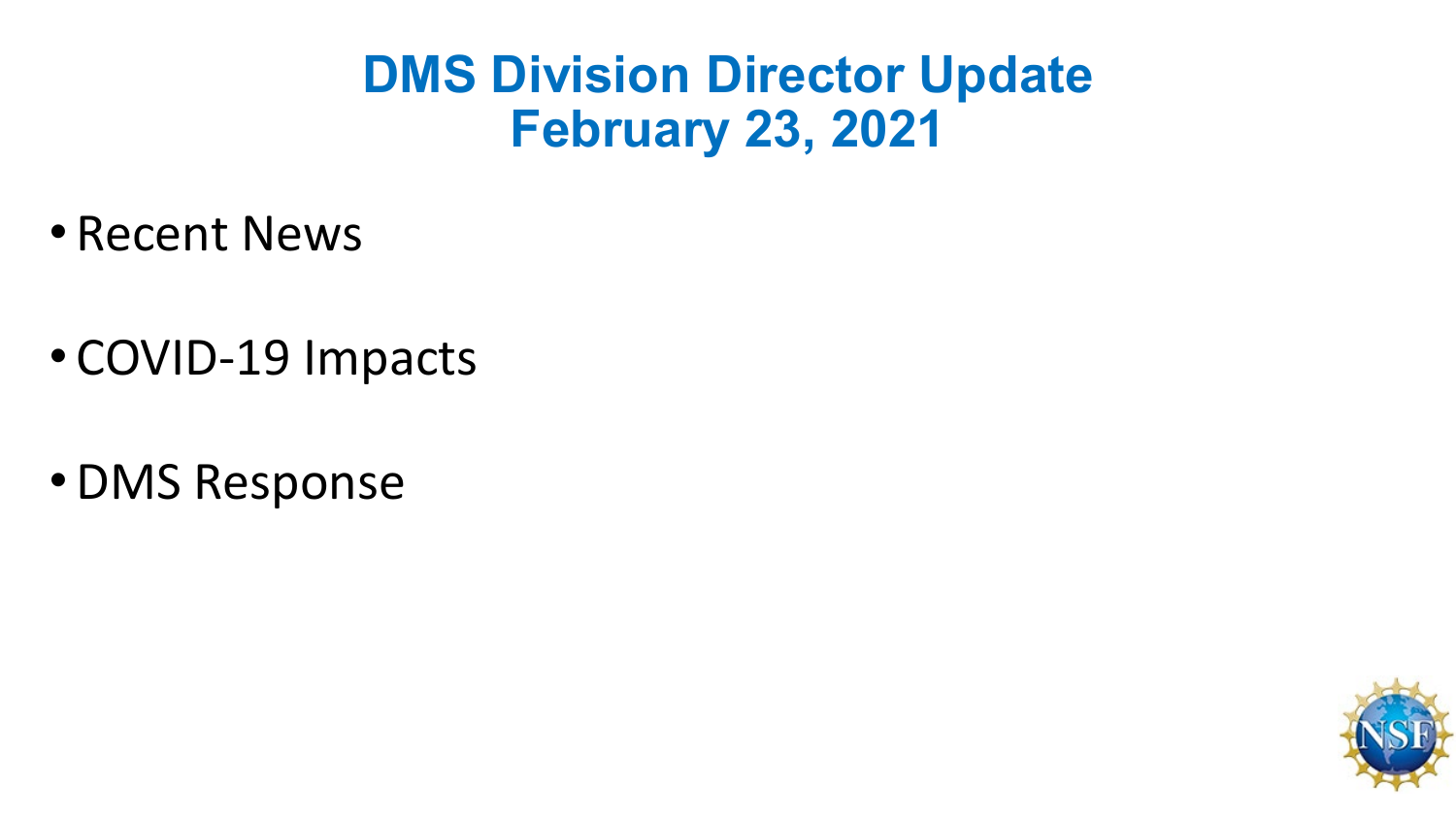## **COMBINATORICS PROGRAM Overview**

#### • **Website:**

**[https://www.nsf.gov/funding/pgm\\_summ.jsp?pims\\_id=503570](https://www.nsf.gov/funding/pgm_summ.jsp?pims_id=503570)**

#### • **Program Officers for DMS:**

Tomek Bartoszynski (tbartosz@nsf.gov) Stefaan De Winter (sgdewint@nsf.gov**)**

• **Submission Target Date:** Fourth Thursday in September (NSF PD 18- 7970 )

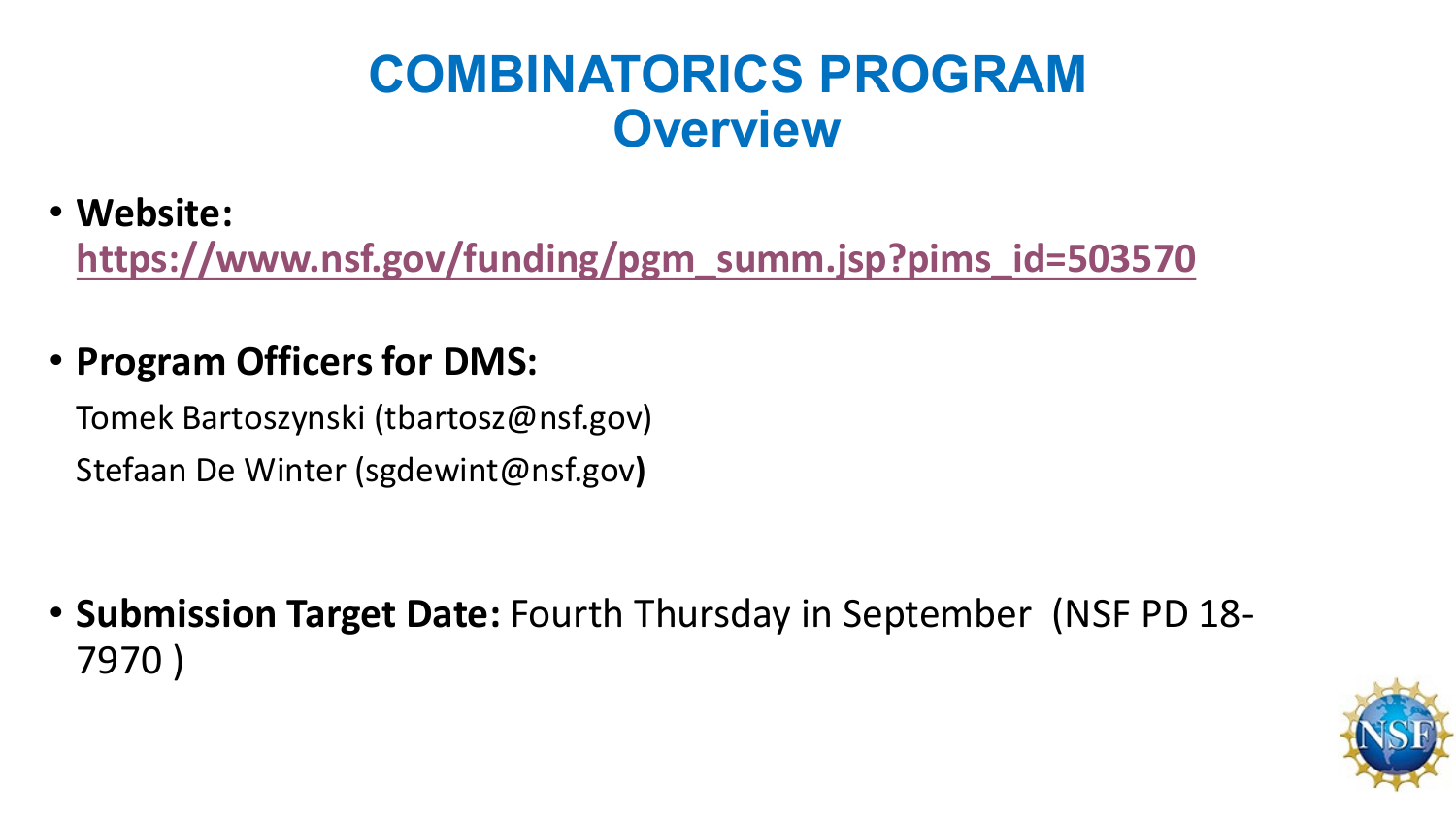## **COMBINATORICS PROGRAM Program focus**

- **Key focus is on regular proposals in broadly speaking**
	- 1) algebraic, geometric and enumerative combinatorics; 2) probabilistic combinatorics, graph and design theory.
- **The program saw a recent increase in submitted proposals in the realm of operations research/combinatorial optimization.** HOWEVER, the program will only entertain such proposals if there are clearly described applications to core combinatorics.
- **The program has a vested interest in the CAREER program, RTG program, as well as the FRG program.**

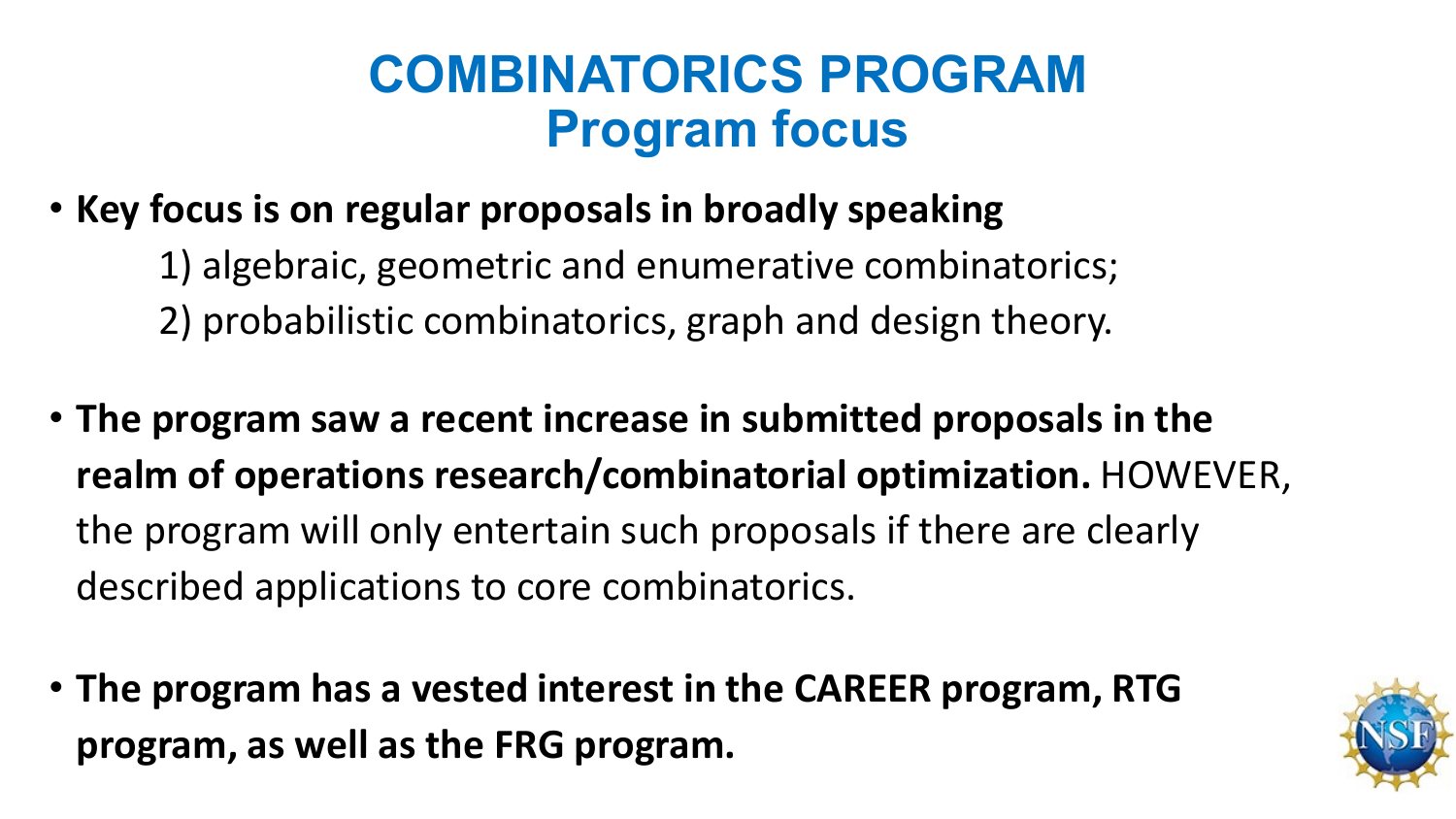## **COMBINATORICS PROGRAM Program focus + current PIs**

- **During non-COVID times the program reserves a significant budget for conference support (solicitation 21-541).**
- **For current PIs: there is always an option to apply for supplements for summer REU students or graduate students.** It can be helpful to contact us before submitting such supplement request.
- **For current PIs: the program operates under maximum flexibility due to COVID (no-cost extensions, re-budgeting requests,...)**

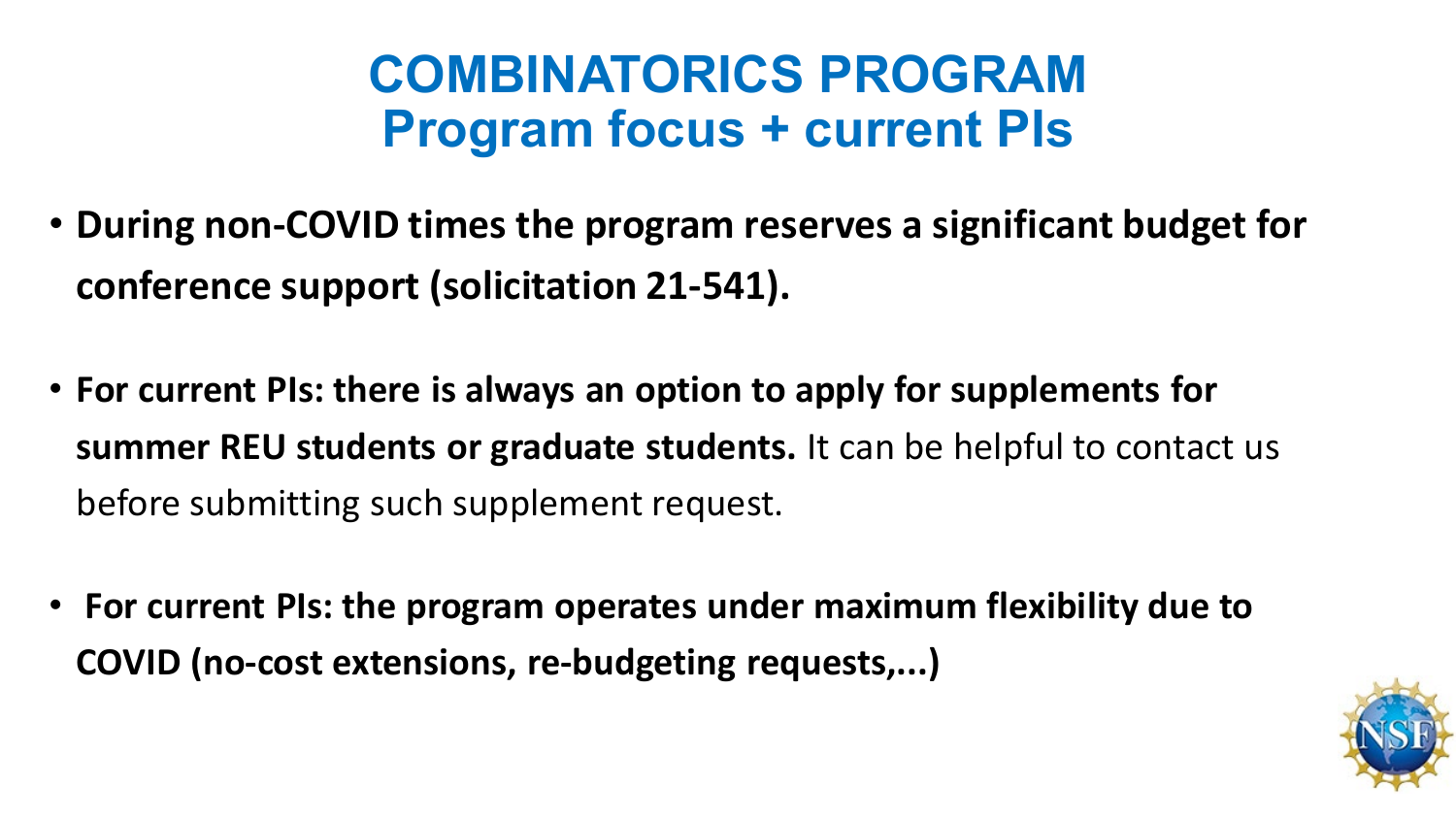### **Division of Mathematical Sciences (DMS) Virtual Office Hour Foundations Program**

• **Website:**  [https://www.nsf.gov/funding/pgm\\_summ.jsp?pims\\_id=5548](https://www.nsf.gov/funding/pgm_summ.jsp?pims_id=5548)

**Program Officers for Foundations:**

**Tomek Bartoszynski** [tbartosz@nsf.gov](mailto:tbartosz@nsf.gov) **Pawel Hitczenko** [phitczen@nsf.gov](mailto:phitczen@nsf.gov) **Christian Rosendal** [crosenda@nsf.gov](mailto:tbartosz@nsf.gov)  **Stefaan De Winter** [sgdewint@nsf.gov](mailto:sgdewint@nsf.gov)

- **Submission Target Date:** September 28, 2021
	- $\triangleright$  If your proposal is not ready by the target date, let us know.
	- $\triangleright$  If it will take more than two extra weeks, give us a title and summary to plan for reviewing.

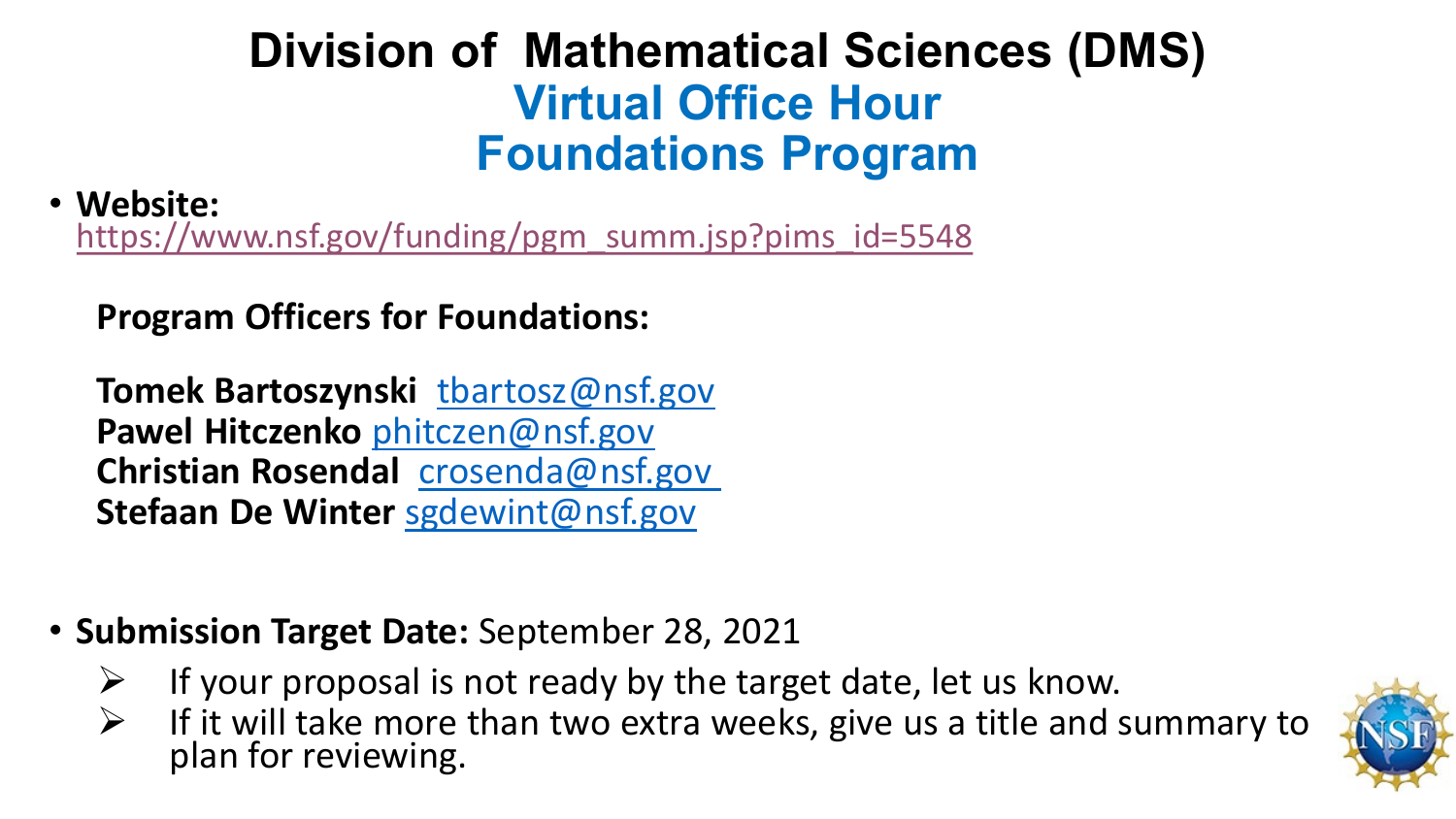### **Division of Mathematical Sciences (DMS) Virtual Office Hour**

### **Foundations Program: Conference and Workshop proposals**

 $\triangleright$  Read solicitation requirements in NSF 21-541 and PAPPG requirements for proposals of this type.

NSF 21-541:<https://www.nsf.gov/pubs/2021/nsf21541/nsf21541.htm> PAPPG, Chapter II. Section E.7: [https://www.nsf.gov/pubs/policydocs/pappg20\\_1/pappg\\_2.jsp#IIE7](https://www.nsf.gov/pubs/policydocs/pappg20_1/pappg_2.jsp#IIE7)

 $\triangleright$  Please submit conference proposals for in-person meetings with budget requests not exceeding \$50,000 **at least four months** in advance of the conference dates. No decisions will be made on proposals to support in- person conferences **until it is established that there are not any pandemic-related travel restrictions** for the conference site and time frame.

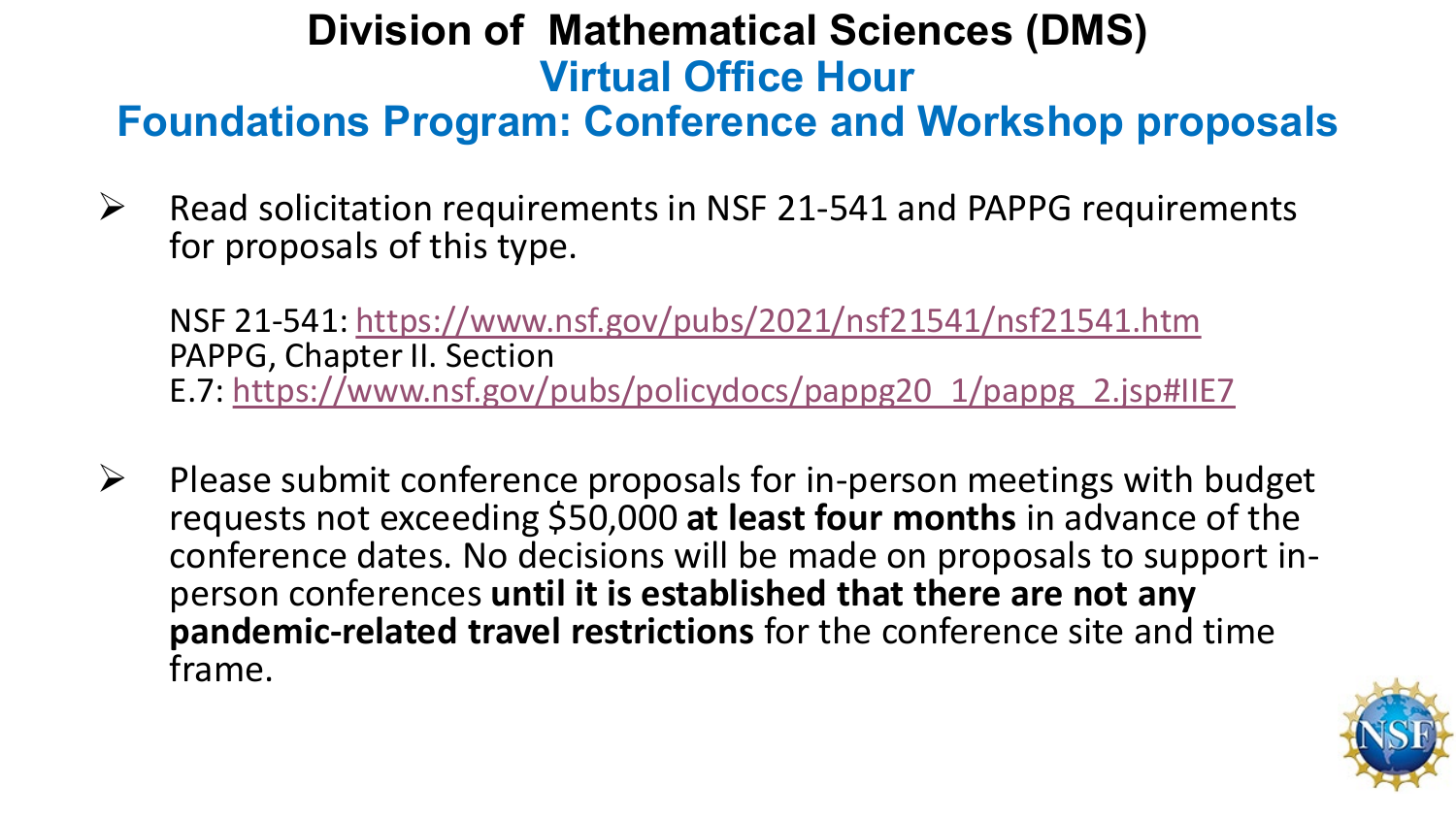### **Mathematical Biology Program Overview**

**Supports research in areas of applied and computational mathematics with relevance to the biological sciences**

• **Proposal Submission Window:**

August 20, 2021 - September 6, 2021 (Apply to PD 18-7334)

• **Website:** [https://www.nsf.gov/funding/pgm\\_summ.jsp?pims\\_id=5690](https://www.nsf.gov/funding/pgm_summ.jsp?pims_id=5690)

#### • **Program Officers:**

Junping Wang (jwang@nsf.gov) Zhilan Feng (zfeng@nsf.gov)

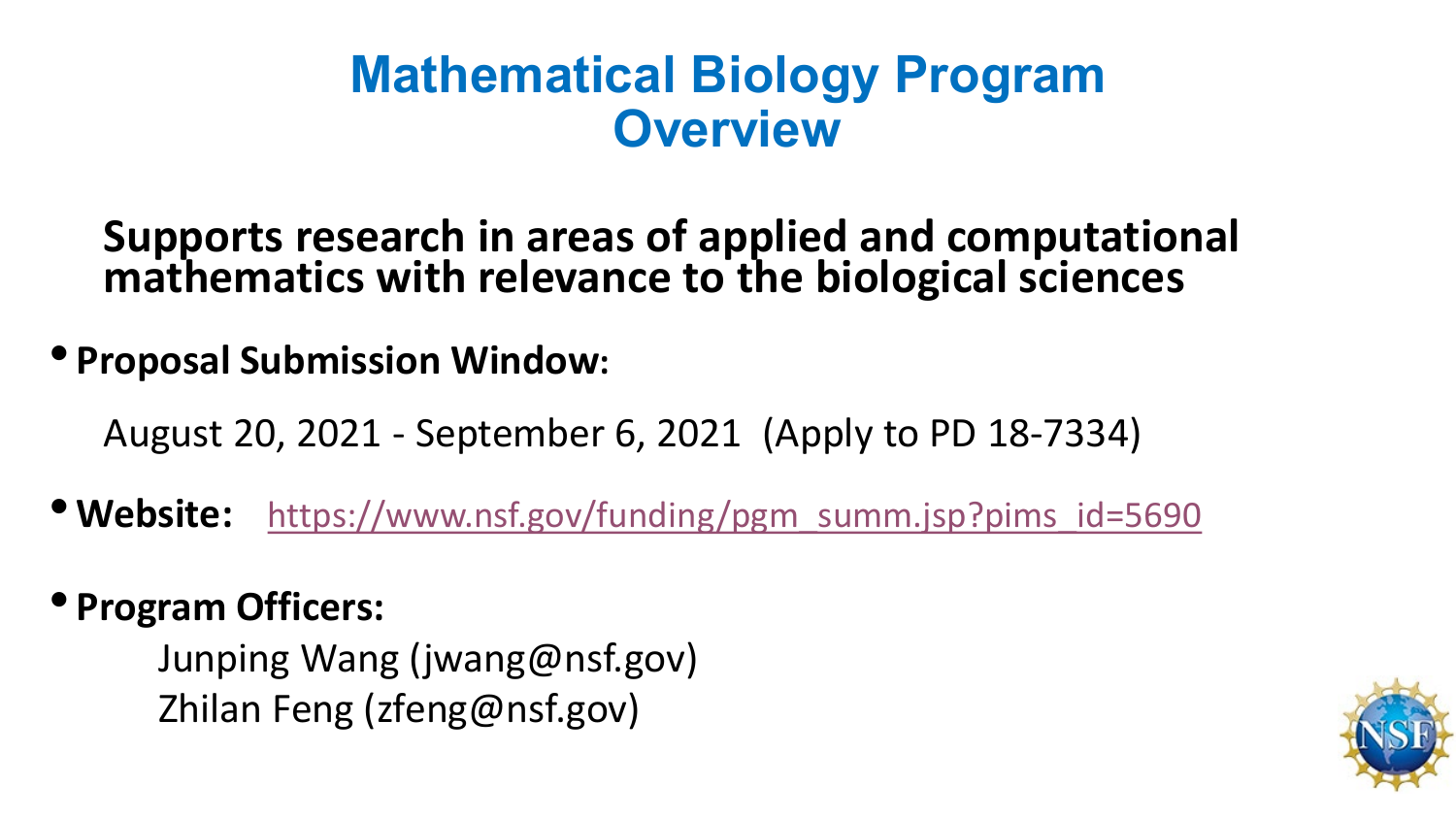## **Mathematical Biology Program Funding Opportunities**

#### • **Core Mathematical Biology Program:**

Successful projects are **mathematically innovative** and address challenging problems of interest to members of the **biological community**.

#### • **Joint DMS/NIGMS initiative:**

A program between DMS and the National Institute of General Medical Sciences (NIGMS) at NIH, which supports novel fundamental research **in mathematics and statistics** necessary to answer questions in the **biological and biomedical sciences.**

• **MODULUS:** Models for Uncovering Rules and Unexpected Phenomena in Biological **Systems** 

A joint activity between DMS and the Division of Molecular and Cellular Biosciences (MCB) to support non-medically motivated interdisciplinary research. Successful projects should include **innovative mathematical** approaches that will **drive biological discovery** and **push the boundaries** of mathematics and biology.

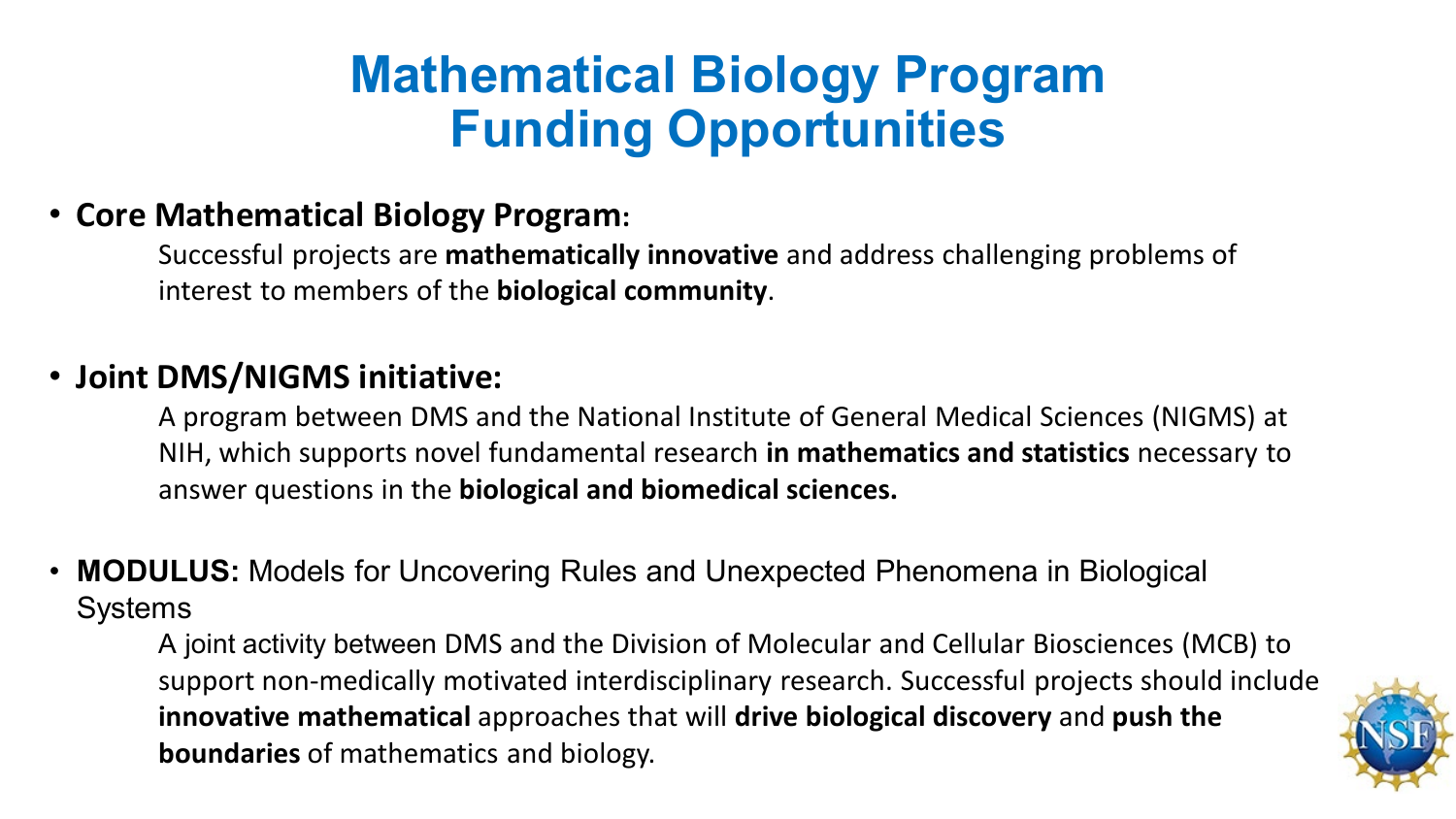## **Mathematical Biology Program Other Funding Opportunities**

- NSF 20-609, Collaborative Research in Computational Neuroscience (**CRCNS):** 
	- $\checkmark$  November 23, 2021 (for FY 2022)
	- [https://www.nsf.gov/funding/pgm\\_summ.jsp?pims\\_id=51](https://www.nsf.gov/funding/pgm_summ.jsp?pims_id=5147)47
- NSF 21-534, Understanding the Rules of Life: Microbiome Interactions and Mechanisms (**URoL:MIM**):
	- $\checkmark$  February 23, 2021 (for FY 2021)
	- <https://www.nsf.gov/pubs/2021/nsf21534/nsf21534.htm?org=NSF>.
- NSF 21-560, Understanding the Rules of Life: Emergent Networks (**URoL:EN**):
	- $\checkmark$  May 10, 2021 (for FY 2021)
	- <https://www.nsf.gov/pubs/2021/nsf21560/nsf21560.htm>

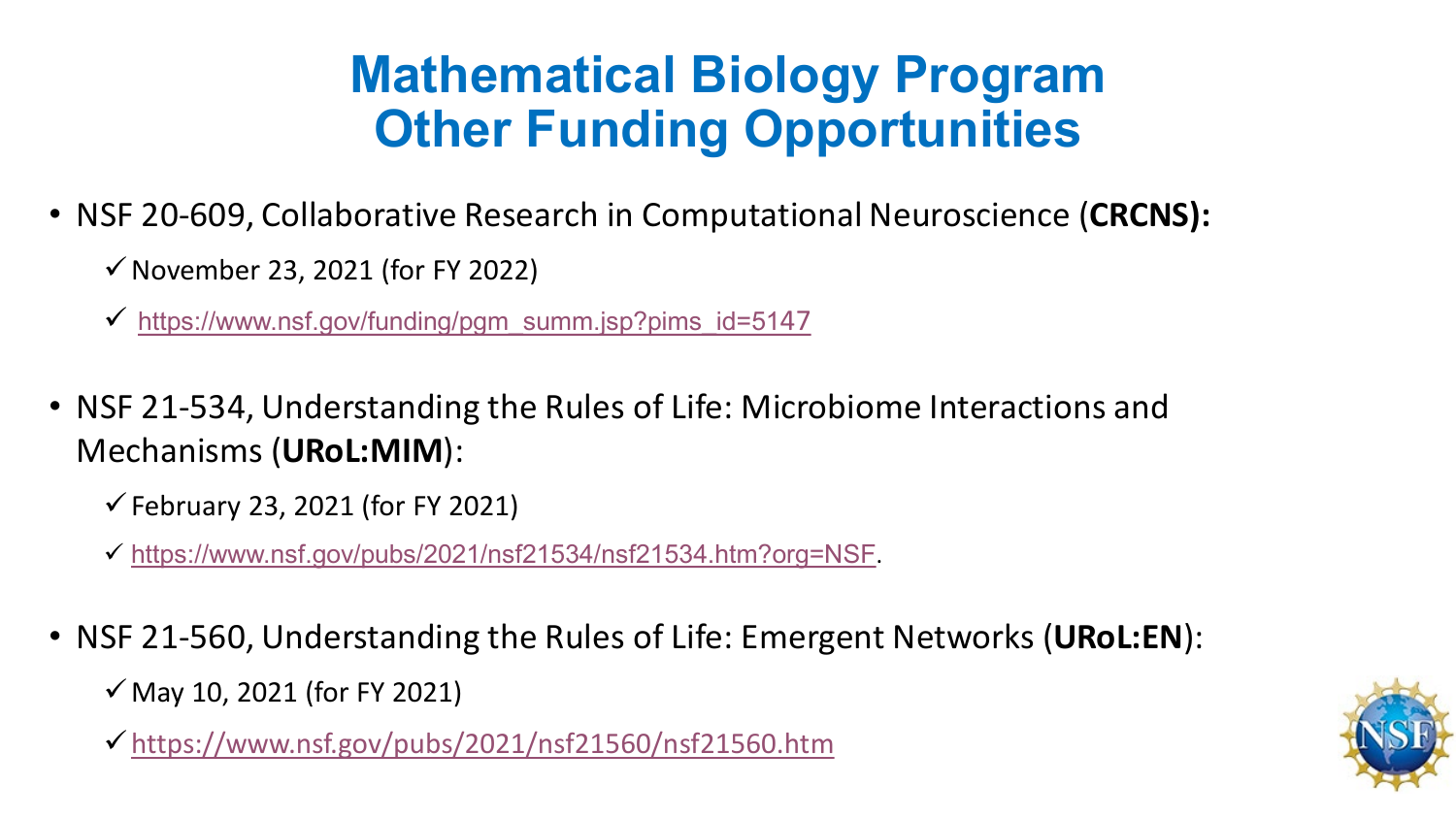**Joint DMS/NIGMS Initiative to Support Research at the Interface of the Biological and Mathematical Sciences (DMS/NIGMS)**

• **Website:** 

**[https://www.nsf.gov/funding/pgm\\_summ.jsp?pims\\_id=5300](https://www.nsf.gov/funding/pgm_summ.jsp?pims_id=5300)**

• **Program Officers for DMS:** 

Pedro F. Embid (DMS-NIGMS@nsf.gov) Zhilan J. Feng (DMS-NIGMS@nsf.gov) Huixia Wang (DMS-NIGMS@nsf.gov) Yong Zeng (DMS-NIGMS@nsf.gov)

• **Submission Deadline:** September 18, 2021 **(Solicitation NSF 20-575)**

**Submission Window:** September 1 – September 18, 2021

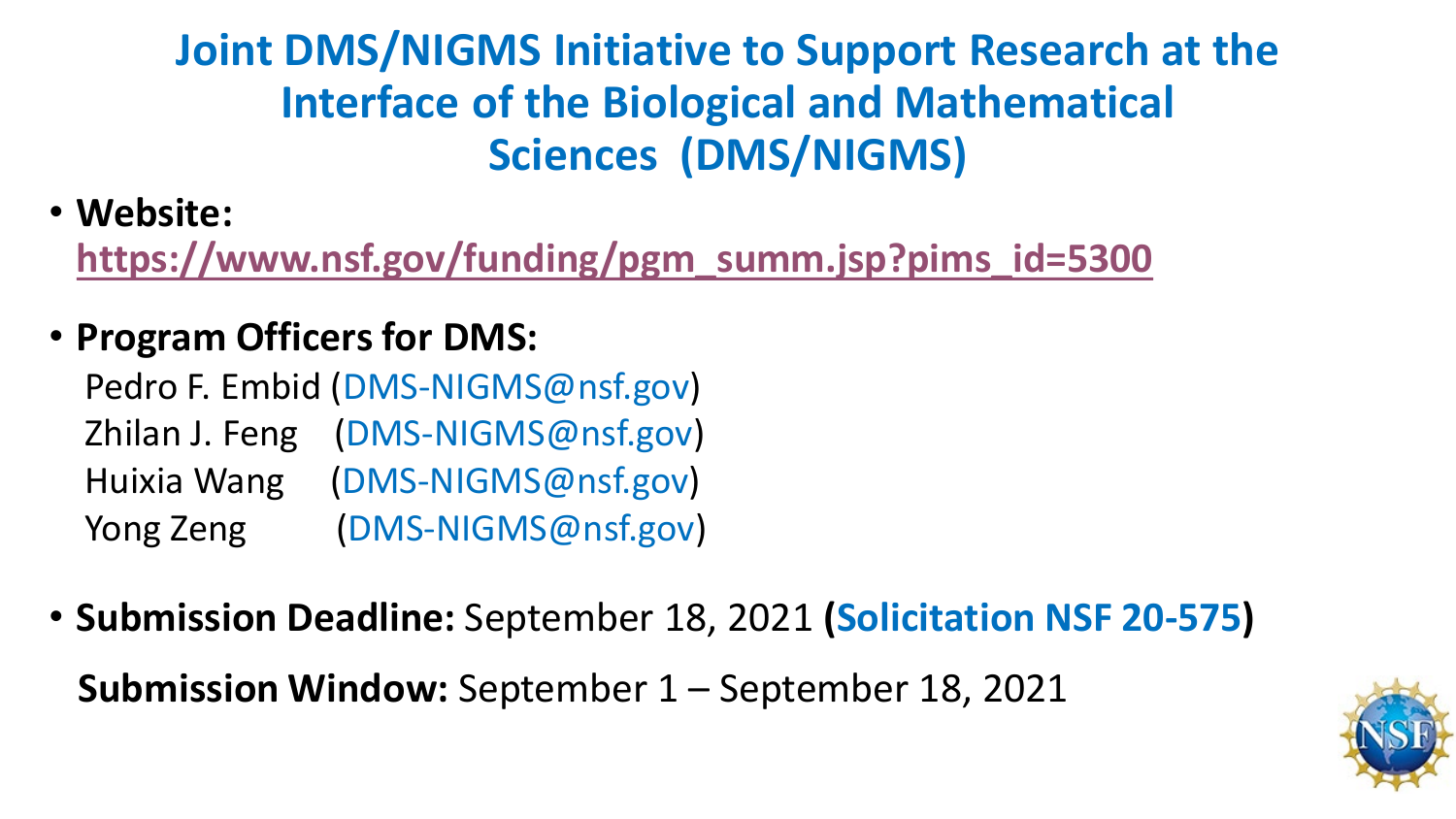### **Joint DMS/NIGMS Initiative to Support Research at the Interface of the Biological and Mathematical Sciences (DMS/NIGMS) (cont.)**

- The program supports fundamental research in mathematics and statistics necessary to answer questions in the biological and biomedical sciences.
- Two Tracks:
	- $\triangleright$  Track1 (up to \$600K/3yrs): Exploratory projects (high risk/high reward) and/or new teams
	- $\triangleright$  Track 2 (up to \$1.2M/3-4yrs): Large scope projects from well-established teams
- Important factors:
	- $\triangleright$  Important biomedical/biological problem.
	- $\triangleright$  Innovative mathematical/statistical/computational methods
	- $\triangleright$  Integration of the mathematical approaches and the biomedical/biological problems.
- Proposals based on topics or approaches for which the PI, co-PI or Senior Personnel previously received support from the joint DMS/NIGMS program will be returned without review.

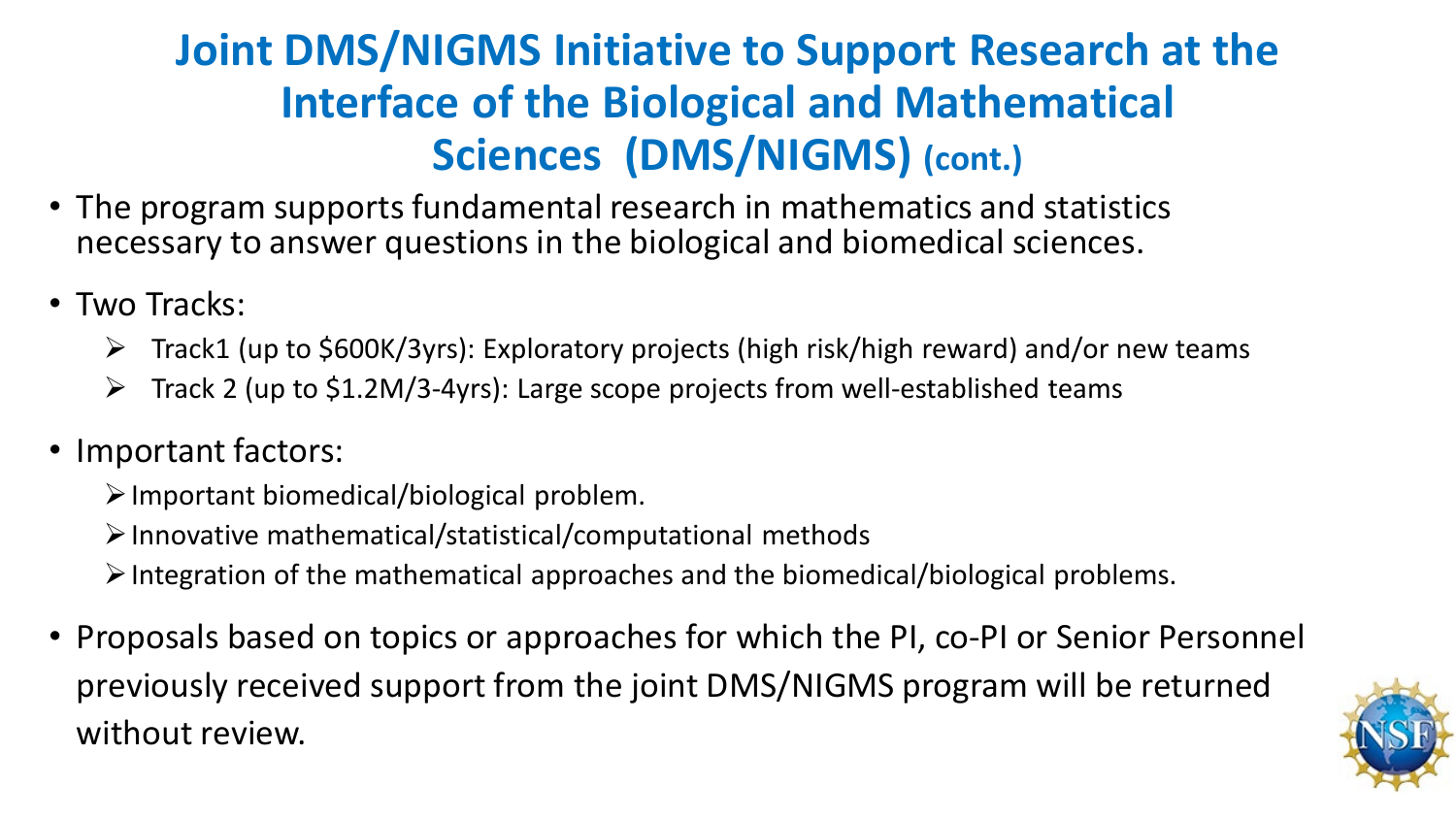### **Joint DMS/NIGMS Initiative to Support Research at the Interface of the Biological and Mathematical Sciences (DMS/NIGMS) (cont. 2)**

- Prospective investigators are strongly encouraged to discuss their proposals with the program directors via email ([DMS-NIGMS@nsf.gov\)](mailto:DMS-NIGMS@nsf.gov) before submission to ask if the proposed project is relevant to both DMS and NIGMS.
- Biological application areas are restricted to those currently supported by the NIGMS (see [http://www.nigms.nih.gov/Research/\)](http://www.nigms.nih.gov/Research/); projects which fall clearly within the scope of other NIH institutes will be returned without review.
- Proposal preparation instructions must be meticulously followed. Non-compliant proposals will be returned without review.

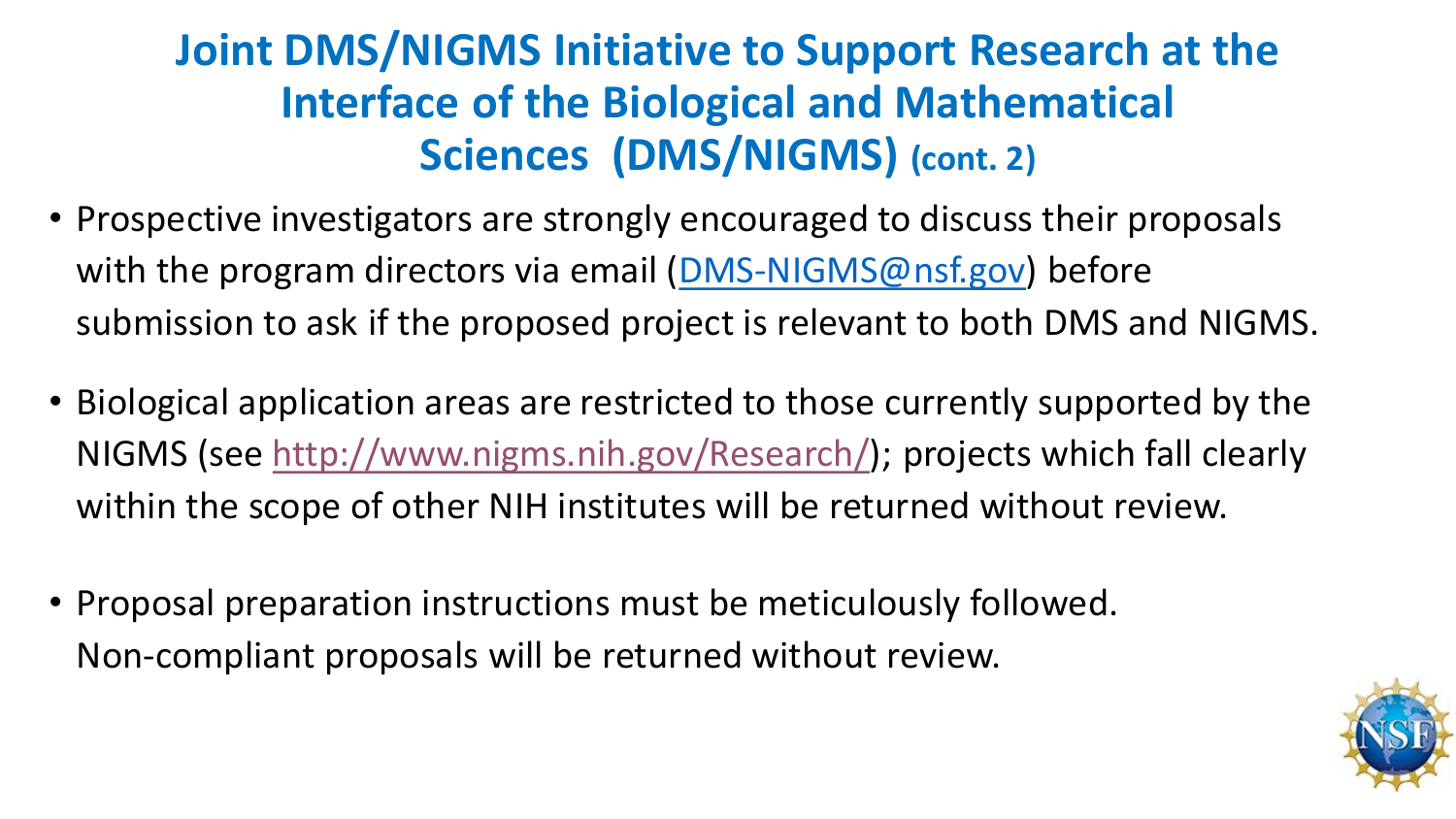### **Virtual Office Hour: Questions from registration**

- 1. General topic:
	- A. Can 4-year undergrad programs receive support? We have talented faculty who can do strong undergraduate research.
	- B. Can I get extra time for submission? The pandemic slowed me down.
	- C. Can I get extra time to complete my NSF funded project? The pandemic slowed me down.
	- D. How to write a successful proposal? I wrote many times and have not been successful.
	- E. Is there any chance for cross-disciplinary applications outside Math/Biology to be supported? For example, engineering?

#### 2. Combinatorics/Foundations:

A. I am interested in an overview. Thank you!

#### 3. Math Biology/NIGMS:

- A. Please elaborate on the URoL solicitation.
- B. Please articulate the differences between the NSF Math Bio and the DMS/NIGMS Initiative.
- C. Can someone be funded by the joint DMS/NIGMS program more than once? Is it true there are no renewals under this program.